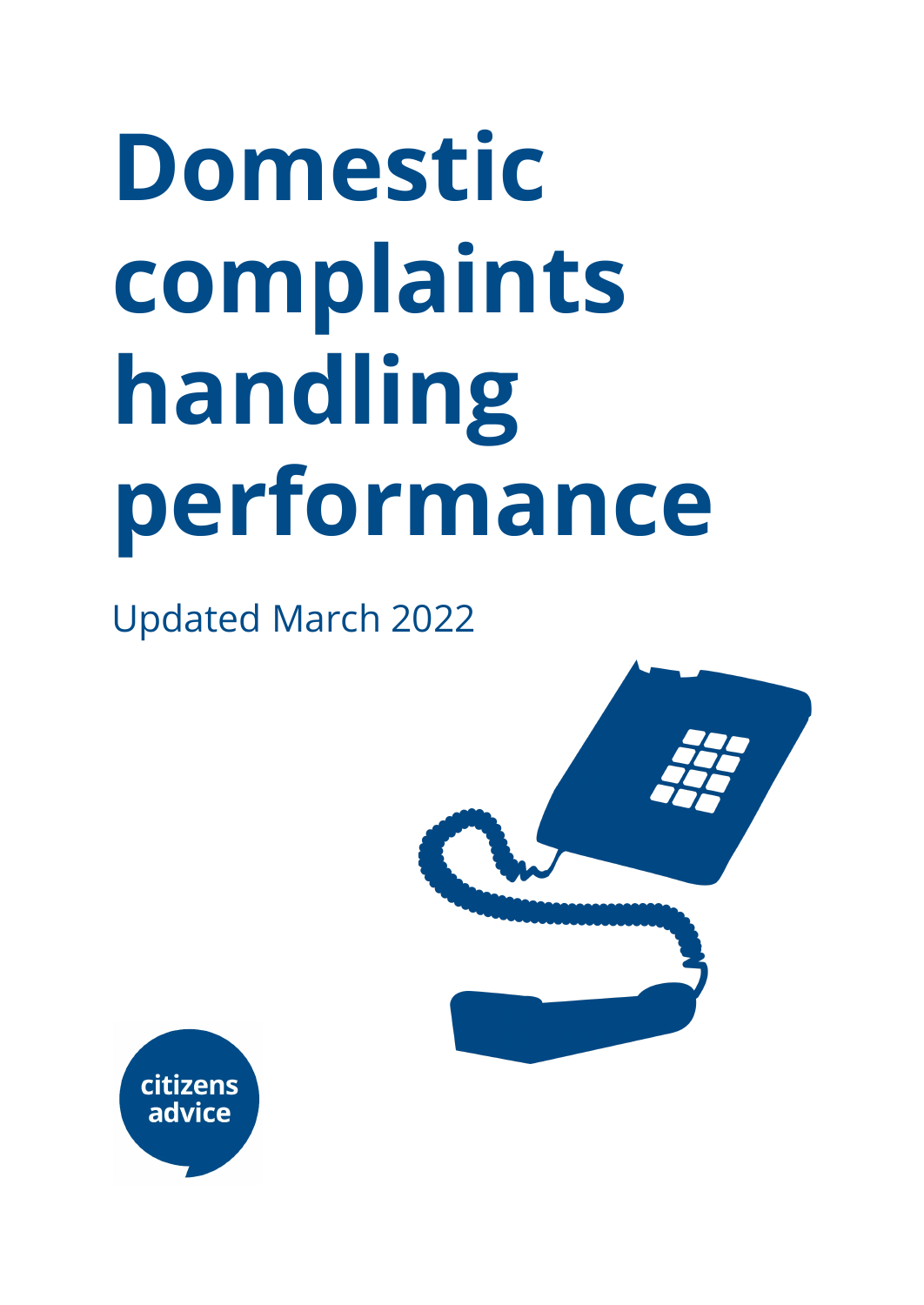# **Contents**

<span id="page-1-0"></span>

| <b>Summary</b>                                             | $\overline{2}$ |
|------------------------------------------------------------|----------------|
| <b>Methodology</b>                                         | $\overline{2}$ |
| <b>Complaints handling performance</b>                     | 5              |
| Complaints handling data, 2019 - 2021                      | 5              |
| Complaints handling data, 2017 - 2018                      | 7              |
| Complaints handling data, 2015 - 2016                      | 8              |
| Complaints handling data, 2012 - 2015                      | 8              |
| <b>Complaints handling league tables</b>                   | 10             |
| Complaints handling league table, July to September 2016   | 10             |
| Complaints handling league table, April to June 2016       | 12             |
| Complaints handling league table, January to March 2016    | 12             |
| Complaints handling league table, October to December 2015 | 13             |
| Complaints handling league table, July to September 2015   | 14             |
| Complaints handling league table, April to June 2015       | 15             |
|                                                            |                |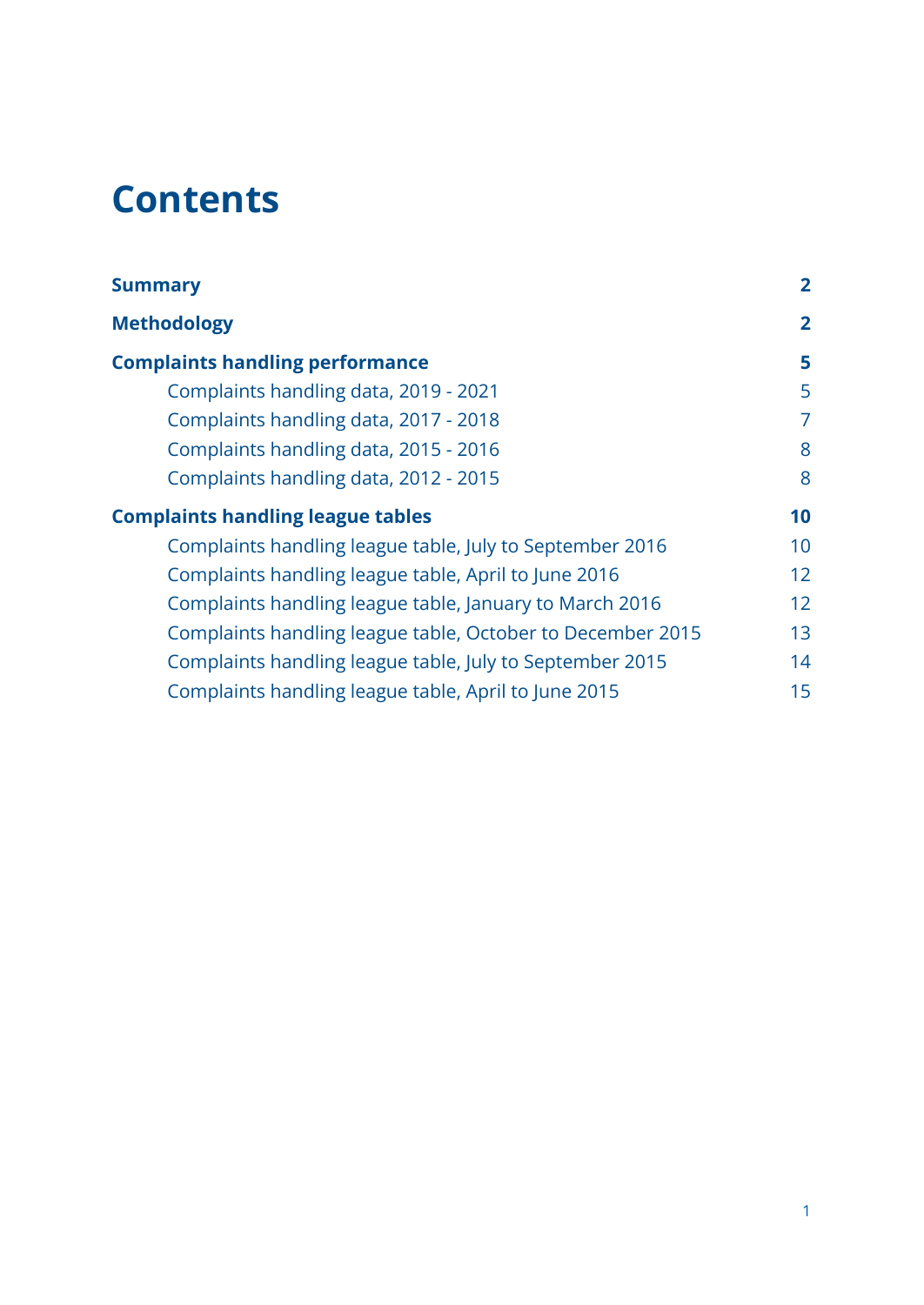# **Summary**

Citizens Advice has a statutory remit to publish the energy supplier performance data. Citizens Advice took over this role on 1 April 2014 when Consumer Futures became part of Citizens Advice and Citizens Advice Scotland.

Between 2014 and 2016, Citizens Advice published a quarterly complaints handling league table which compared how domestic energy suppliers rank on handling complaints from best to worst.

In December 2016 we launched our new [energy supplier](https://www.citizensadvice.org.uk/about-us/how-citizens-advice-works/citizens-advice-consumer-work/supplier-performance/energy-supplier-performance/compare-domestic-energy-suppliers-customer-service/) rating which incorporates complaints handling data alongside other performance measures. The complaints handling league table will no longer be published separately, but we will update complaints handling performance data in this document to provide an ongoing record of complaints performance.

# <span id="page-2-0"></span>**Methodology**

## **Market coverage**

From October 2018 onwards, we started publishing performance data for suppliers with more than 25,000 customer accounts. Prior to this, we published data for suppliers with more than 50,000 customer accounts, going back to April 2015. From December 2012 to March 2015 we published data for the six largest energy suppliers only.

## **Weightings**

The performance model represents weighted complaints made to the independent bodies, who are Citizens Advice Consumer Service, The Extra Help Unit, and Ombudsman Services:Energy.

Weightings have been allocated to reflect the seriousness of the complaint and the time and effort spent by the consumer to get their problem resolved. The weightings in the model place greater emphasis on situations where the consumer has had to repeatedly contact their supplier, or another agency, because the company had failed to deal with their problem. The measures used in the model are outlined below along with their weightings.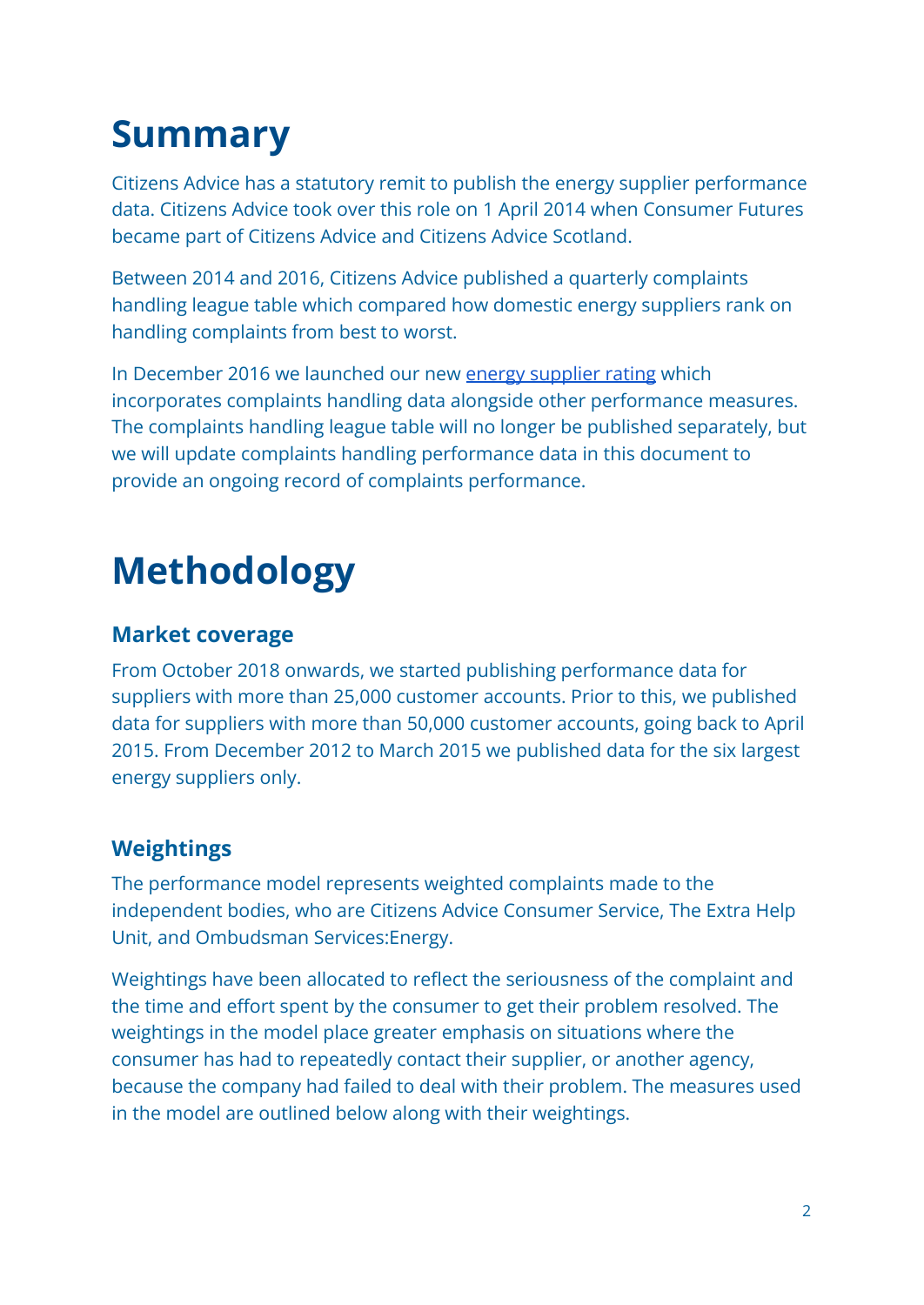| <b>Case type</b>                                                                   | <b>Definition</b>                                                                                                                                                                                                                                                                                                                                                                                                                                                                                                                          | <b>Weighting</b> |
|------------------------------------------------------------------------------------|--------------------------------------------------------------------------------------------------------------------------------------------------------------------------------------------------------------------------------------------------------------------------------------------------------------------------------------------------------------------------------------------------------------------------------------------------------------------------------------------------------------------------------------------|------------------|
| Citizens Advice<br>Consumer<br>Service advice<br>cases                             | These are cases where a consumer has sought<br>independent advice or help (not information)<br>from Citizens Advice Consumer Service. Please<br>note that due to data protection issues it is not<br>possible for suppliers to have full visibility of<br>these cases.                                                                                                                                                                                                                                                                     | 10               |
| Citizens Advice<br>Consumer<br>Service cases<br>referred to<br>energy<br>companies | These are more serious cases received which are<br>referred to the supplier's dedicated complaint<br>handling team. These include cases where after<br>an initial contact with Citizens Advice Consumer<br>Service the consumer has followed the advice<br>provided and the supplier has not resolved their<br>issue in a reasonable time period. It also includes<br>cases where consumers who have already<br>progressed through or part-way through the<br>company's complaint procedures and are not<br>getting reasonable resolution. | 25               |
| Complaints<br>received by<br><b>Extra Help</b><br>Unit*                            | These are complaints from vulnerable consumers<br>that have been referred from Citizens Advice<br>consumer service to the Extra Help Unit (EHU)<br>where a consumer who is vulnerable, has been<br>disconnected or is at risk of disconnection or<br>needs support due to the complexity of the case<br>and has previously tried to resolve their<br>complaint with their supplier and has been<br>unable to do so.                                                                                                                        | 25               |
| <b>Cases received</b><br>by<br>Ombudsman<br>Services:<br><b>Energy</b>             | These are cases accepted by Ombudsman<br>Services: Energy, the industry alternative dispute<br>resolution scheme, because the consumer has<br>been unable to get their complaint resolved for<br>more than eight weeks.                                                                                                                                                                                                                                                                                                                    | 30               |

# **Calculation of ratios**

The number of domestic cases received about each company for each of the case types is multiplied by the weighting factor and then divided by each company's number of domestic customers.<sup>1</sup>

<sup>&</sup>lt;sup>1</sup> Customer numbers provided to Ofgem by suppliers as per their social obligations reporting requirements.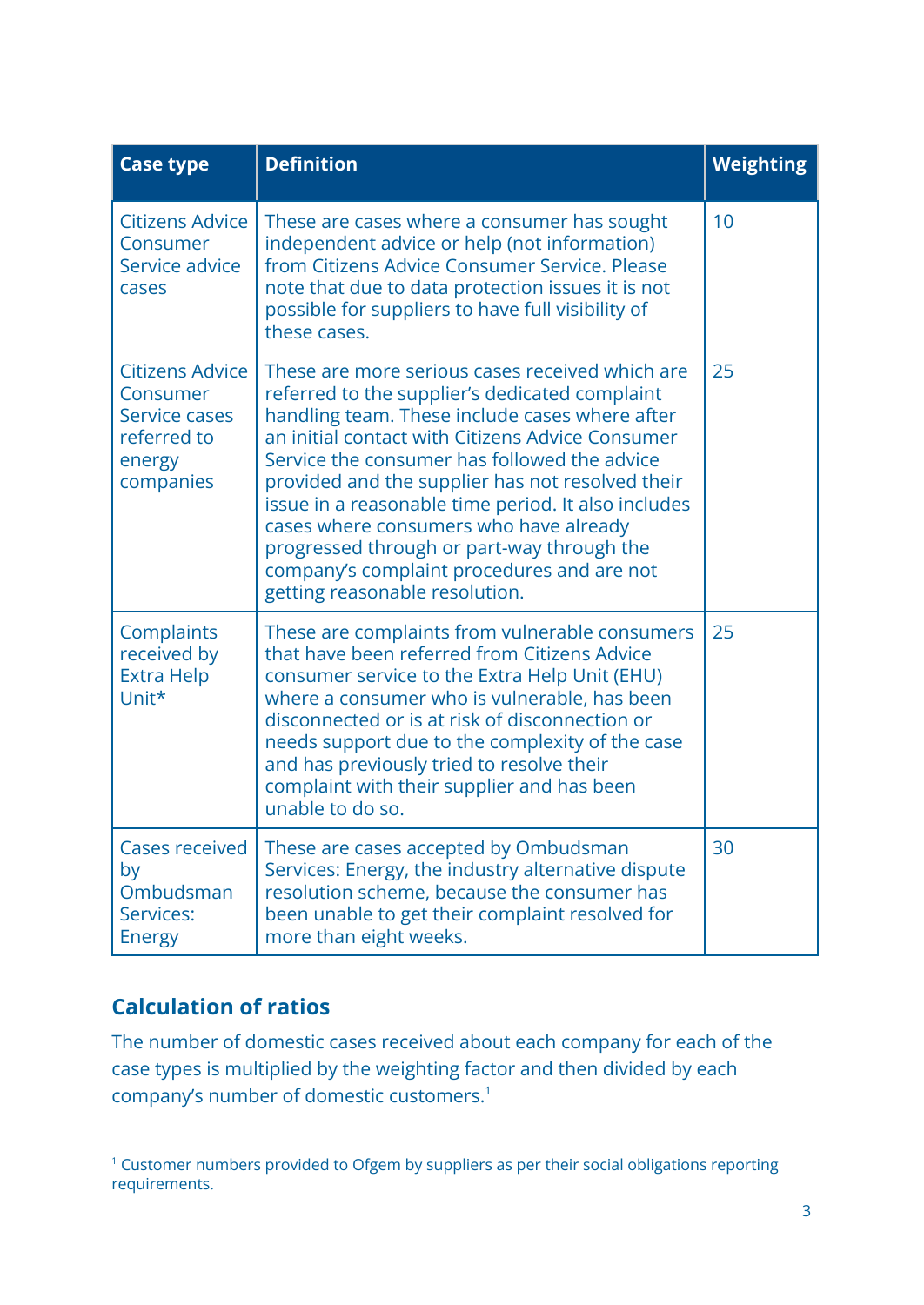The figure is then multiplied by 10,000 to give a ratio per 10,000 customers.

Prior to October 2018 the ration was calculated per 100,000 customers.

The total measures for each company are then combined to produce an overall ratio. The ratios are produced on a quarterly basis.

#### **Brand names and white labels**

Complaints league table data includes data for related brand names and any white label brands operated by the supplier.

- 1. SSE data includes Atlantic, Scottish Hydro Electric, Southern Electric, SWALEC, Ebico (pre-March 2017), and M&S Energy (pre-September 2018).
- 2. British Gas data includes Scottish Gas, Sainsbury's Energy (pre-April 2019) and BGX (pre-April 2020).
- 3. Spark data included Glide, from March 2018 until Spark closed in December 2019.
- 4. Ecotricity data included Glide (pre-March 2018).
- 5. OVO data includes Southend Energy, Peterborough Energy, Fairerpower. Energy SW and Lumo. Spark Energy and Glide are included in OVO's data from April 2019. Boost data is included from Jan 2020. SSE data is included from April 2020.
- 6. Robin Hood Energy data includes White Rose Energy, Brighter World, The Energy Deal (pre August 2017), LECCy, RAM Energy, Angelic Energy, Great North Energy, CitizEn Energy, Ebico (post-March 2017), RAM Energy, and Beam Energy.
- 7. Co-operative Energy data includes GB Energy from March 2017.
- 8. npower data includes Powershop (pre-June 2020)
- 9. Octopus Energy includes M&S Energy (post-September 2018), Co-operative Energy from October 2018, and Affect Energy from March 2021
- 10.E.ON data includes npower data from March 2021
- 11.British Gas data includes British Gas Evolve from December 2020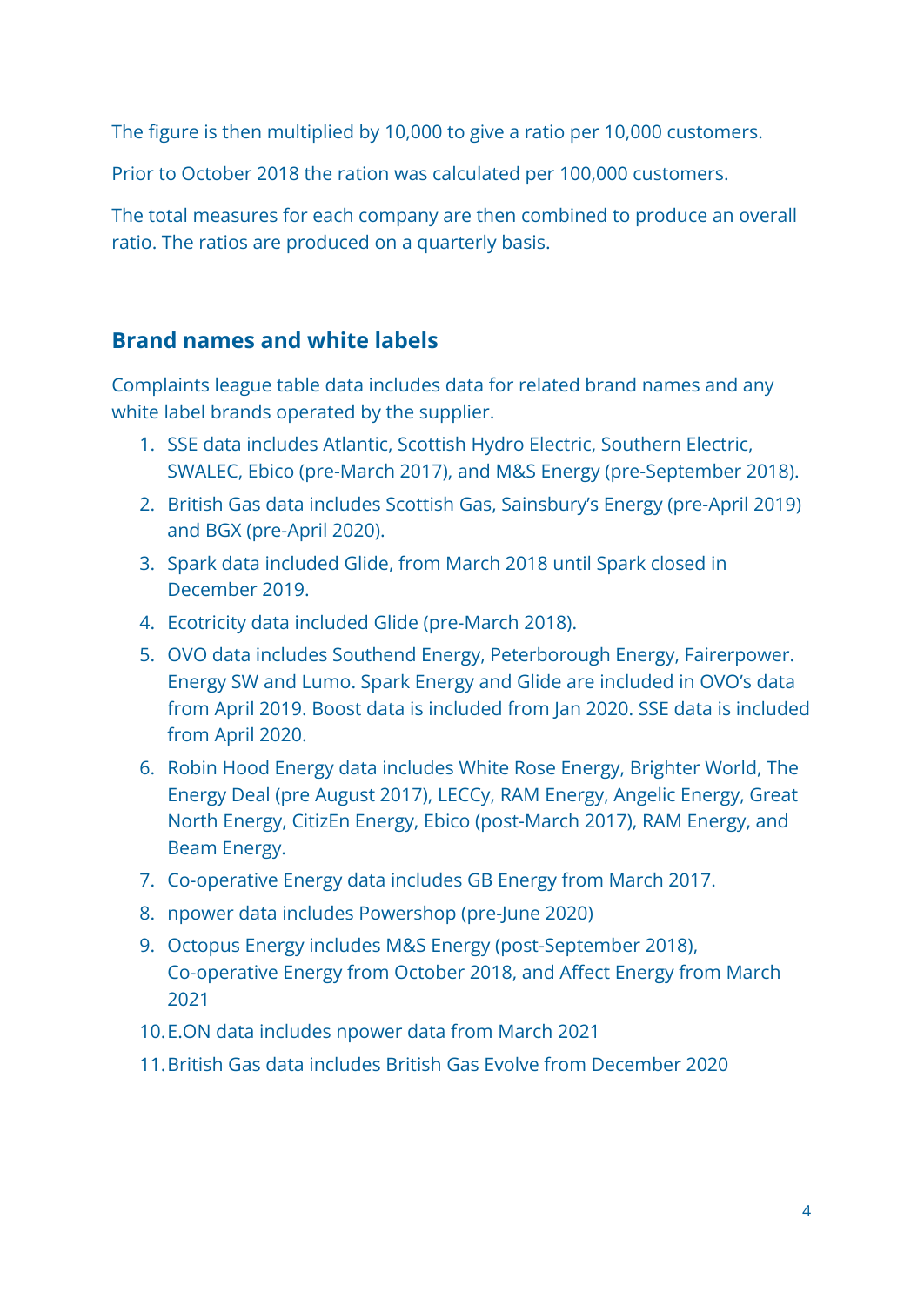# **Complaints handling performance**

#### **Table 1. Complaints ratio (per 10,000 customers), October 2018 to date**

| <b>Energy</b>                 |            | 2018 2019  |                                   |            |                 | 202<br>$\bf{0}$ |              |                              |                                               | 2021              |                                                                |             |                    |
|-------------------------------|------------|------------|-----------------------------------|------------|-----------------|-----------------|--------------|------------------------------|-----------------------------------------------|-------------------|----------------------------------------------------------------|-------------|--------------------|
| <b>Supplier</b>               | <b>Dec</b> | <b>Mar</b> | Oct- Jan- Apr- Jul-<br><b>Jun</b> | <b>Sep</b> | <b>Dec</b>      |                 | Mar June Sep |                              | Oct- Jan- Apr- July- Oct - Jan-<br><b>Dec</b> | <b>Mar</b>        | Apr- Jul-<br>Jun                                               | <b>Sep</b>  | Oct-<br><b>Dec</b> |
| <b>Affect Energy</b>          |            | 3.0        | 8.8                               | 3.9        | 4.5             | 1.5             | 3.2          | 1.8                          | 12.7 <sup>4</sup>                             | 12.7 <sup>4</sup> | $12.0^{4}$                                                     | $11.8^{4}$  | $13.4^{4}$         |
| <b>Avro Energy</b>            | 19.5       | 30.6       | 20.0                              | 20.4       | 16.1            | 14.9            | 11.6         | 8.6                          | 16.2                                          | 30.0              |                                                                |             |                    |
| <b>Boost</b>                  |            |            |                                   | 29.6       | $ 36.8^2 $      | 47.3            | $13.2^2$     | $18.3^2$                     |                                               |                   | $25.6^2$ 28.1 <sup>2</sup> 41.1 <sup>2</sup> 51.6 <sup>2</sup> |             | $67.1^2$           |
| <b>Breeze Energy</b>          |            | 5.8        | 2.3                               | $3.0^{3}$  |                 |                 |              |                              |                                               |                   |                                                                |             |                    |
| <b>Bristol Energy</b>         | 9.7        | 16.9       | 20.2                              | 26.3       | 31.9            | 67.4            | 63.2         |                              |                                               |                   |                                                                |             |                    |
| <b>British Gas</b>            | 8.5        | 10.3       | 10.9                              | 14.8       | 14.6            | 22.2            | 24.8         | 21.6                         | 29.8                                          | 31.1              | 31.1                                                           | 31.1        | 37.6               |
| <b>Bulb Energy</b>            | 5.5        | 8.3        | 9.8                               | 16.9       | 18.2            | 22.3            | 19.1         | 20.8                         | 33.2                                          | 41.9              | 42.3                                                           | 38.5        | 43.8               |
| Co-Operative<br><b>Energy</b> | 22.3       | 30.4       | 28.9                              |            | 41.1   $13.2^4$ | 14.2<br>4       |              | $11.8^{4}$ 13.0 <sup>4</sup> | 12.7 <sup>4</sup>                             |                   | $12.74$ 12.0 <sup>4</sup>                                      | $11.8^{4}$  | $13.4^{4}$         |
| E (Gas and<br>Electricity)    | 7.7        | 5.6        | 3.4                               | 6.1        | 6.4             | 7.0             | 6.8          | 9.4                          | 12.2                                          | 9.9               | 9.4                                                            | 10.0        | 25.2               |
| E.ON                          | 19.5       | 26.5       | 33.3                              | 28.0       | 27.0            | 22.0            | 19.6         | 33.6                         | 32.0                                          | 39.8              | 47.7                                                           | 55.8        | 54.8               |
| <b>Ecotricity</b>             | 18.0       | 35.6       | 24.7                              | 21.2       | 17.7            | 26.0            | 35.1         | 46.1                         | 58.7                                          | 72.8              | 71.1                                                           | 75.8        | 71.0               |
| <b>EDF Energy</b>             | 9.1        | 8.2        | 9.1                               | 9.9        | 11.0            | 19.0            | 14.1         | 14.3                         | 18.4                                          | 17.8              | 19.7                                                           | 18.8        | 22.4               |
| <b>Engie</b>                  | 5.1        | 6.1        | 8.6                               | 14.1       |                 |                 |              |                              |                                               |                   |                                                                |             |                    |
| <b>ENSTROGA</b>               |            |            |                                   |            | 783.<br>4       | 469.<br>3       | 294.<br>9    | 332.                         | 260.2                                         | 302.<br>6         | 378.<br>1                                                      |             |                    |
| <b>ESB Energy</b>             |            |            | 12.1                              | 11.6       | 12.1            | 9.4             | 16.2         | 19.9                         | 41.2                                          | <b>27.0</b>       | 34.4                                                           | <b>38.6</b> |                    |
| Eversmart<br><b>Energy</b>    |            | 148.<br>3  |                                   |            |                 |                 |              |                              |                                               |                   |                                                                |             |                    |
| <b>Flow Energy</b>            |            | 71.0 90.7  | 106.<br>5                         |            |                 |                 |              |                              |                                               |                   |                                                                |             |                    |

<sup>&</sup>lt;sup>3</sup> Breeze Energy ceased trading in December 2019 after the Q3 2019 publication, and were subsequently removed from the rating <sup>2</sup> Boost, Spark and SSE under OVO's supply licence, so are assigned the same complaints score

<sup>4</sup> M&S Energy and Co-operative Energy are under Octopus's supply licence and so are assigned the same complaints score. Affect Energy is also under Octopus's licence and is assigned the same score from Q4 2020 onwards.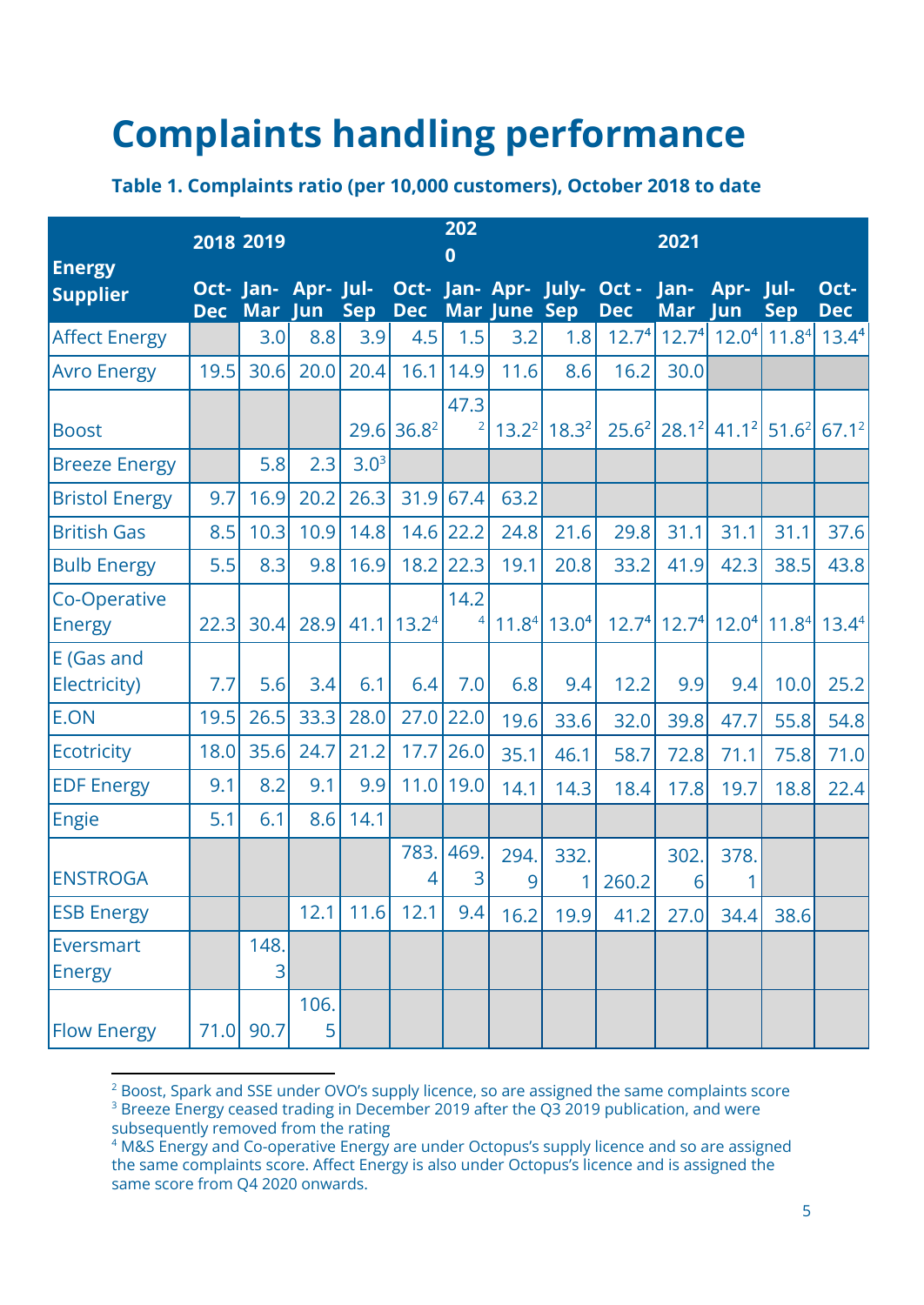| Foxglove                                           | 133.      | 218.      | 111.           |           |                   |             |          |                              |       |                        |                                                               |      |            |
|----------------------------------------------------|-----------|-----------|----------------|-----------|-------------------|-------------|----------|------------------------------|-------|------------------------|---------------------------------------------------------------|------|------------|
| <b>Energy</b>                                      | 9         | 5         |                | 58.8      | 41.7              | 19.3        | 15.2     | 11.8                         | 10.3  | 10.2                   | 10.9                                                          | 25.0 | 59.5       |
| <b>Good Energy</b>                                 | 16.6      | 28.2      | 30.2           | 16.1      | 21.3              | 17.6        | 19.2     | 22.3                         | 24.8  | 30.6                   | 27.7                                                          | 21.3 | 31.2       |
| <b>GoTo Energy</b>                                 |           |           |                |           |                   |             |          |                              | 4.0   | 11.3                   | 4.2                                                           |      |            |
| Green                                              |           |           |                |           |                   | 15.6        | 10.1     | 13.6                         | 10.8  | 22.8                   |                                                               |      |            |
| <b>Green Network</b><br><b>Energy</b>              | 12.6      | 12.1      | 12.0           | 18.7      | 22.7              | 34.6        | 19.8     | 18.4                         |       |                        |                                                               |      |            |
| <b>Green Star</b><br><b>Energy</b>                 | 208.<br>3 | 283.<br>4 | 270.<br>6      | 245.<br>9 | 165.<br>2         |             |          |                              |       |                        |                                                               |      |            |
| Igloo Energy                                       | 3.1       | 2.7       | $\overline{0}$ | 1.6       | 0.5               | 3.7         | 3.2      | 3.9                          | 4.1   | 5.2                    | 5.2                                                           |      |            |
| <b>iSupply</b>                                     | 44.3      | 35.7      | 24.9           | 23.8      | 19.5              |             |          |                              |       |                        |                                                               |      |            |
| Lumo                                               |           |           |                | 29.6      |                   |             |          |                              |       |                        |                                                               |      |            |
| <b>M&amp;S Energy</b>                              |           |           |                |           | 13.2 <sup>4</sup> | 14.2        |          | $11.8^{4}$ 13.0 <sup>4</sup> |       |                        | $12.74$ 12.7 <sup>4</sup> 12.0 <sup>4</sup> 11.8 <sup>4</sup> |      | $13.4^{4}$ |
| <b>Nabuh Energy</b>                                |           | 50.8      | 60.8           | 119.<br>9 | 62.1              | 84.1        |          | $59.4$ 55.3                  | 54.3  |                        |                                                               |      |            |
| npower                                             | 23.6      | 28.8      | 24.4           | 21.8      | 18.8              | 21.5        |          |                              |       |                        |                                                               |      |            |
| <b>Octopus</b><br><b>Energy</b>                    | 5.8       | 10.1      | 6.9            | 6.9       | 13.2              | 14.2        | 11.8     | 13.0                         | 12.7  | 12.7                   | 12.0                                                          | 11.8 | 13.4       |
| <b>Orbit Energy</b>                                |           |           |                | 13.5      | 18.2              | 49.1        | 42.8     | 78.9                         | 109.8 | 118.<br>$\overline{4}$ | 114.<br>2                                                     |      |            |
| <b>Ovo Energy</b>                                  | 10.6      | 24.1      | 26.4           | 29.6      | 36.8              | 47.3        | 13.2     | 18.3                         | 25.6  | 28.1                   | 41.1                                                          | 51.6 | 67.1       |
| People's<br><b>Energy</b>                          |           |           | 23.8           | 22.2      | 7.4               | 14.2        | 7.5      | 10.8                         | 15.2  | 31.1                   |                                                               |      |            |
| <b>PFP Energy</b>                                  | 31.6      | 32.3      | 39.8           | 29.4      |                   | $28.2$ 37.6 | 18.5     | 43.3                         | 55.1  | 34.8                   |                                                               |      |            |
| <b>Pure Planet</b>                                 |           | 11.3      | 11.2           | 12.2      | 15.6              | 22.8        | 16.5     | 19.4                         | 21.9  | 24.0                   | 30.2                                                          |      |            |
| <b>Robin Hood</b><br><b>Energy</b>                 | 40.4      | 45.7      | 37.9           | 29.3      |                   | 44.2 59.3   |          |                              |       |                        |                                                               |      |            |
| ScottishPower                                      | 41.1      | 46.9      | 60.9           | 66.8      |                   | $63.8$ 70.3 | 56.3     | 46.0                         | 62.1  | 57.3                   | 69.2                                                          | 72.8 | 74.5       |
| <b>Shell Energy</b><br>(formerly First<br>Utility) | 26.3      | 29.9      | 27.1           | 31.2      |                   | $28.2$ 31.6 | 51.8     | 43.1                         | 45.4  | 34.1                   | 26.6                                                          | 23.3 | 18.9       |
| Simplicity                                         |           |           |                |           | 23.7              | 36.3        | 19.1     | 41.5                         |       |                        |                                                               |      |            |
| So Energy                                          | 2.2       | 2.1       | 4.8            | 1.8       | 1.9               | 3.6         | 4.3      | 3.9                          | 6.1   | 11.7                   | 23.3                                                          | 36.3 | 51.3       |
| <b>Spark Energy</b>                                |           |           |                | 29.6      | $36.8^2$          | 47.3        | $13.2^2$ | $18.3^2$                     |       |                        |                                                               |      |            |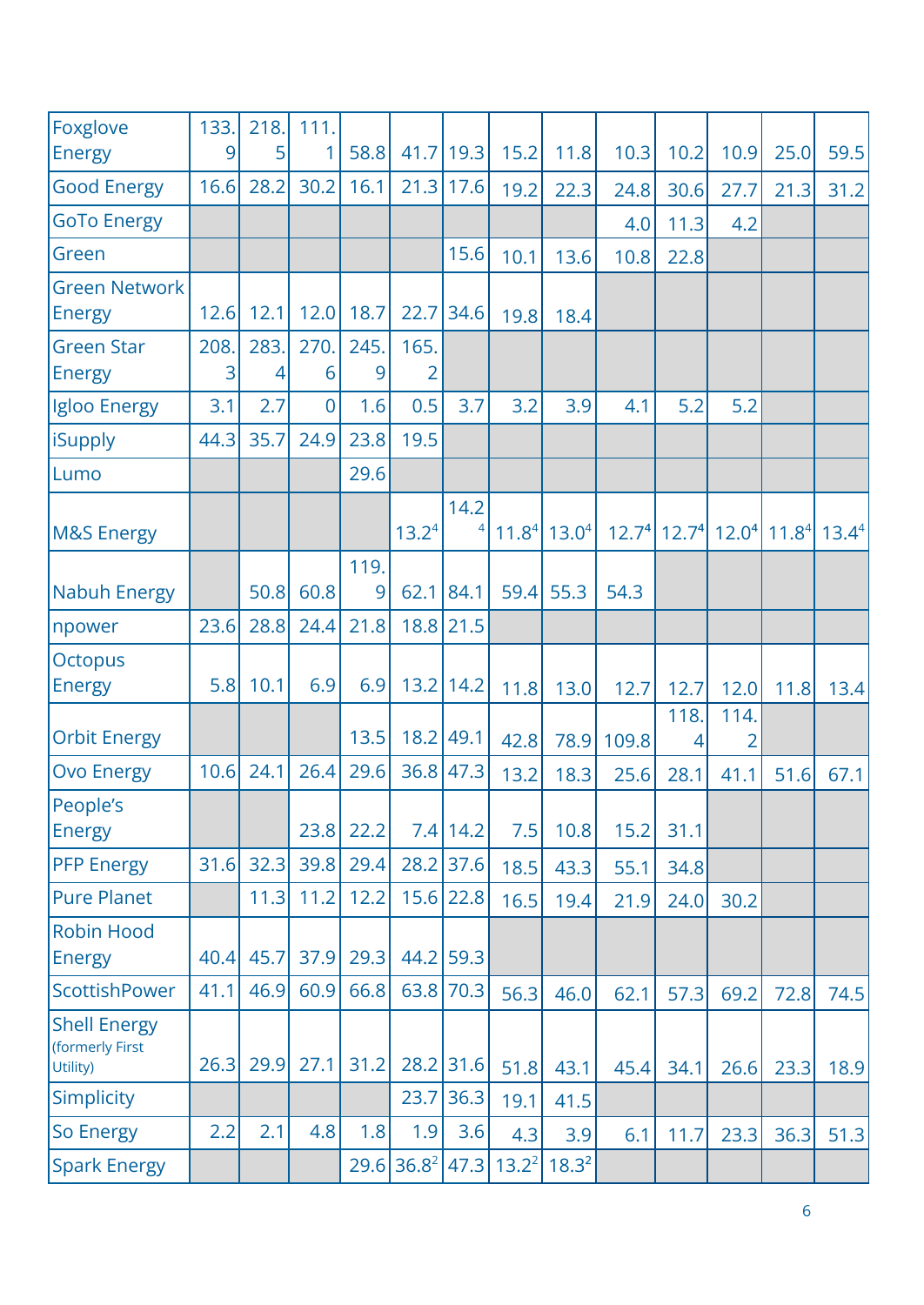|                                  |           |             |                                          |                                          |             | 2         |           |                        |                        |           |            |                   |          |
|----------------------------------|-----------|-------------|------------------------------------------|------------------------------------------|-------------|-----------|-----------|------------------------|------------------------|-----------|------------|-------------------|----------|
| Solarplicity                     | 495.<br>6 | 1,06<br>8.4 |                                          |                                          |             |           |           |                        |                        |           |            |                   |          |
| <b>SSE</b>                       | 4.7       | 4.7         | 4.7                                      | 6.1                                      | 4.8         | 7.1       | $13.2^2$  | $18.3^2$               | $25.6^{2}$             | $28.1^2$  | $41.1^{2}$ | 51.6 <sup>2</sup> | $67.1^2$ |
| Symbio                           |           |             |                                          |                                          |             |           |           |                        | <b>Not</b><br>provided | 273.<br>9 | 743.<br>5  |                   |          |
| <b>Together</b><br><b>Energy</b> | 291<br>9  | 614.<br>4   | <b>Not</b><br>consent<br>ed <sup>5</sup> | <b>Not</b><br>consent<br>ed <sup>5</sup> | 1,260<br>.3 | 780.<br>0 | 364.<br>7 | 329.<br>8 <sup>1</sup> | 279.6                  | 224.<br>4 | 234.<br>5  | 233.<br>3         |          |
| <b>Tonik Energy</b>              | 41.5      | 46.6        | 39.5                                     | 32.3                                     | 24.7        | 51.6      | 95.6      |                        |                        |           |            |                   |          |
| <b>Toto Energy</b>               | 342.      | 495.<br>5   | 169.<br>9                                |                                          |             |           |           |                        |                        |           |            |                   |          |
| Utilita                          | 17.3      | 26.9        | 30.6                                     | 31.6                                     | 37.2        | 52.4      | 44.7      | 42.6                   | 57.9                   | 43.9      | 31.3       | 27.3              | 61.4     |
| <b>Utility Point</b>             | 9.2       | 18.8        | 9.7                                      | 12.0                                     | 31.2        | 123.<br>9 | 33.3      | 20.5                   | 68.8                   | 214.<br>3 |            |                   |          |
| <b>Utility</b><br>Warehouse      | 11.6      | 18.2        | 17.3                                     | 14.0                                     | 13.8        | 17.1      | 9.8       | 7.8                    | 11.3                   | 11.9      | 13.2       | 13.7              | 14.2     |
| Yorkshire<br><b>Energy</b>       |           | 13.0        | 18.6                                     | 47.2                                     | 54.8        | 36.6      | 18.7      |                        |                        |           |            |                   |          |
| <b>Zebra Power</b>               |           |             |                                          |                                          |             | 7.4       | 10.1      | 10.9                   | 6.3                    | 19.4      | 25.2       |                   |          |
| <b>Weighted</b><br>average       | 18.0      | 26.9        | 22.0                                     | 21.5                                     | 25.4        | 29.8      | 24.8      | 25.3                   | 32.3                   | 34.5      | 38.3       | 39.5              | 43.5     |

#### **Table 2. Complaints ratio (per 100,000 customers), January 2017 to September 2018**

|                        | 2017                     |       |       |                         | 2018  |       |                 |
|------------------------|--------------------------|-------|-------|-------------------------|-------|-------|-----------------|
| <b>Energy Supplier</b> | Jan-Mar Apr-Jun Jul-Sept |       |       | Oct-Dec Jan-Mar Apr-Jun |       |       | <b>Jul-Sept</b> |
| <b>Avro Energy</b>     |                          |       | 179.5 | 140.7                   | 152.9 | 129.4 | 115.0           |
| <b>Bristol Energy</b>  |                          |       | 330.3 | 184.6                   | 74.5  | 112.2 | 114.3           |
| <b>British Gas</b>     | 97.3                     | 100.4 | 104.7 | 82.5                    | 71.1  | 82.8  | 79.8            |
| <b>Bulb Energy</b>     |                          |       | 18.7  | 3.9                     | 11.0  | 15.6  | 28.9            |
| Co-operative           | 475.7                    | 405.6 | 492.2 | 386.2                   | 258.8 | 302.5 | 299.3           |
| ΙE                     | 50.8                     | 15.8  | 30.9  | 48.5                    | 40.5  | 62.3  | 23.4            |

<sup>5</sup> "Not consented" is displayed where a supplier has not given us consent to show this data.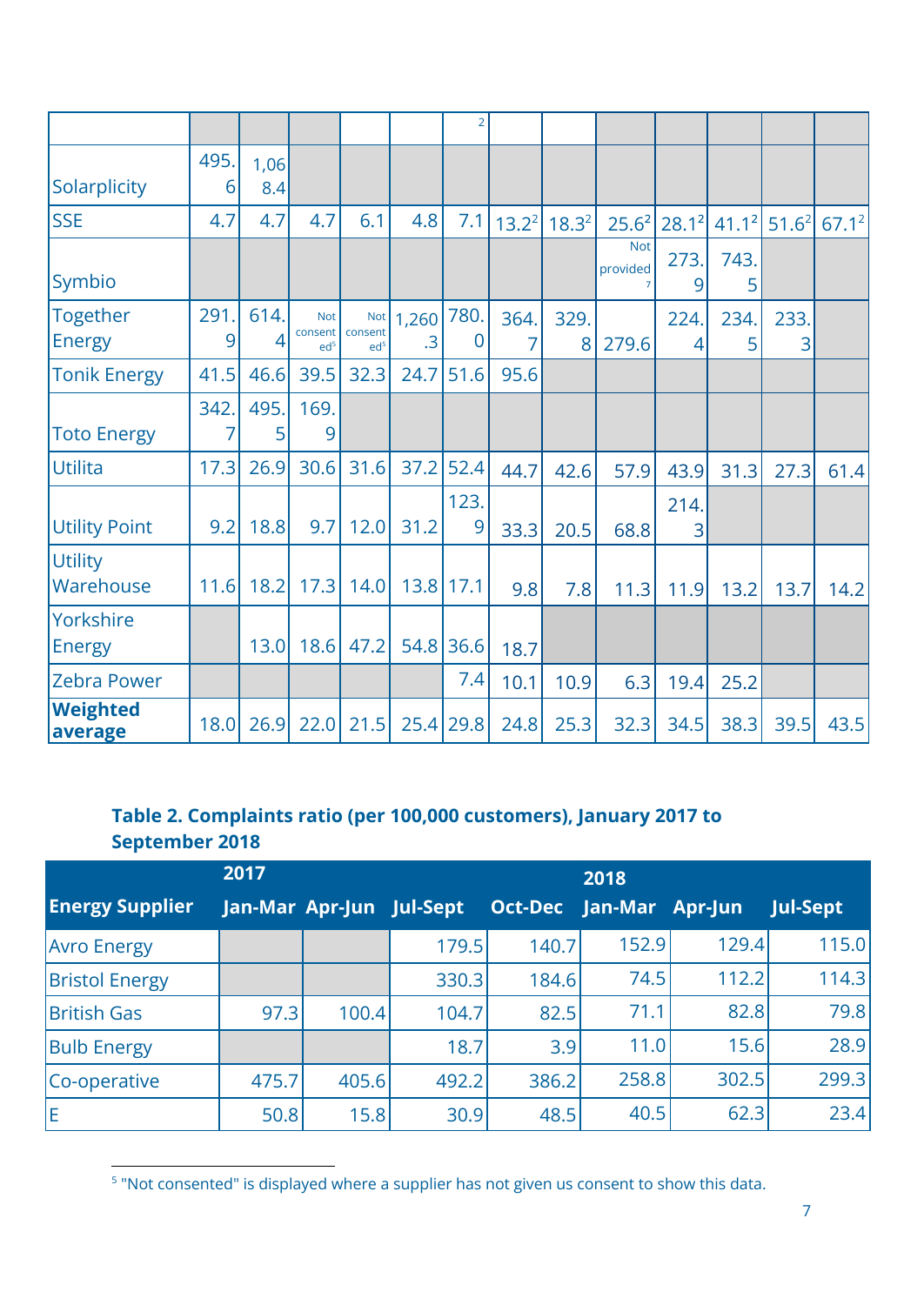| E.ON                     | 111.2   | 116.3   | 145.5   | 131.3   | 150.4   | 176.3   | 163.4   |
|--------------------------|---------|---------|---------|---------|---------|---------|---------|
| <b>Economy Energy</b>    | 307.7   | 328.8   | 431.5   | 697.7   | 826     | 908.9   | 1,644.1 |
| <b>Ecotricity</b>        | 144.5   | 175.3   | 180.8   | 188.8   | 280.4   | 194.4   | 245.9   |
| <b>EDF Energy</b>        | 42.2    | 47.8    | 54.6    | 63.2    | 67.5    | 92.5    | 88.8    |
| <b>Engie</b>             |         |         |         |         | 34.4    | 54.8    | 158     |
| <b>Extra Energy</b>      | 1,915.8 | 2,393.7 | 1,729.8 | 1,469.4 | 1,297.0 | 1,261.2 |         |
| <b>First Utility</b>     | 267.6   | 368.2   | 336.1   | 292.3   | 279.4   | 249.7   | 244.8   |
| <b>Flow Energy</b>       | 133.6   | 178.8   | 244.2   | 440.5   | 529.3   | 552.3   | 375.4   |
| <b>Good Energy</b>       | 193.6   | 249.5   | 239.8   | 333.7   | 342.8   | 266.4   | 183.3   |
| <b>Green Network</b>     |         |         |         |         | 106.9   | 107.9   | 130.7   |
| <b>Green Star</b>        | 361.5   | 420.4   | 563.0   | 696.4   | 819.9   | 1,215.8 | 1,707.5 |
| <b>Iresa Limited</b>     |         |         | 1,811.0 | 1,836.3 | 9,407.6 |         |         |
| <b>iSupply</b>           | 665.3   | 690.7   | 542.8   | 314.9   | 264.9   | 322.1   | 410.9   |
| npower                   | 343.5   | 291.7   | 275.0   | 228.2   | 257.0   | 237.2   | 235.3   |
| <b>Octopus Energy</b>    |         |         | 19.8    | 18.8    | 61.2    | 39.9    | 42.9    |
| <b>OneSelect</b>         |         |         |         |         |         |         | 559.8   |
| <b>Outfox the Market</b> |         |         |         |         |         |         | 374.5   |
| <b>OVO</b>               | 113.2   | 128.5   | 106.2   | 100.3   | 97.5    | 84.4    | 99.2    |
| <b>PFP Energy</b>        | 84.5    | 49.6    | 94.5    | 98.7    | 78.9    | 168.2   | 142.6   |
| Robin Hood Energy        | 329.5   | 368.2   | 673.0   | 456.1   | 610.0   | 546.3   | 519.1   |
| ScottishPower            | 261.6   | 476.9   | 473.7   | 456.3   | 462.3   | 503.1   | 479.5   |
| So Energy                |         | 16.8    | 9.1     | 48.9    | 23.1    | 23.3    | 29.0    |
| Solarplicity             |         |         |         |         | 873.3   | 1,912.4 | 4,721.9 |
| <b>Spark Energy</b>      | 596.0   | 485.4   | 557.2   | 498.3   | 715.9   | 852.4   | 720.4   |
| <b>SSE</b>               | 27.1    | 33.7    | 39.2    | 35.3    | 40.8    | 51.4    | 45.9    |
| <b>Together Energy</b>   |         |         |         |         |         | 1,417.5 | 1,752.2 |
| <b>Tonik</b>             |         |         |         |         | 136.4   | 137.9   | 248.3   |
| <b>TOTO</b>              |         |         |         |         | 1,804.4 | 1,957.8 | 2,162.9 |
| <b>Utilita</b>           | 234.0   | 153.6   | 129.3   | 171.0   | 207.7   | 131.0   | 98.5    |
| <b>Utility Warehouse</b> | 145.7   | 148.1   | 123.2   | 114.7   | 143.3   | 128.4   | 139.3   |
| <b>Weighted average</b>  | 160.0   | 186.5   | 192.4   | 177.3   | 201.8   | 185.7   | 210.2   |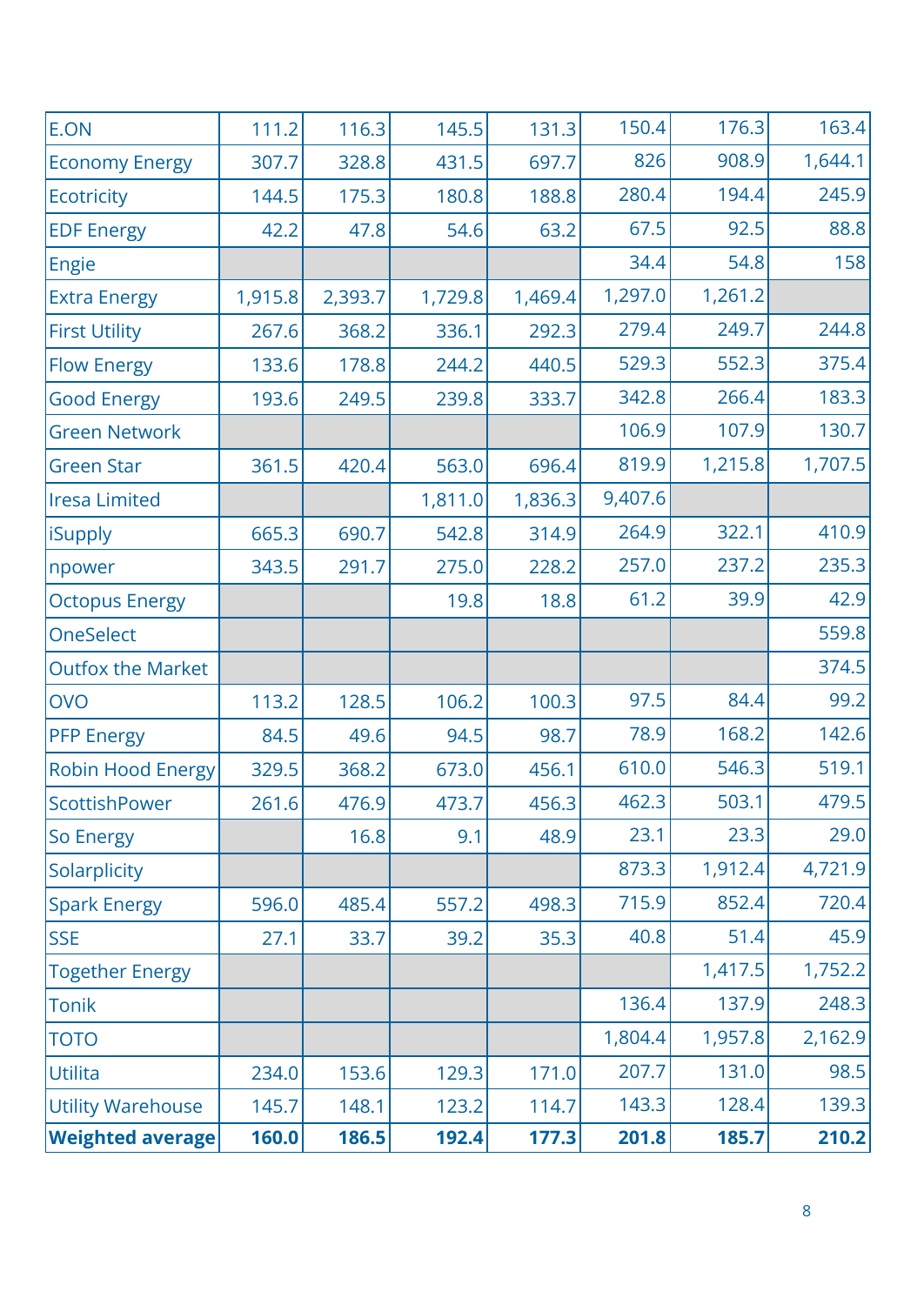|                          | 2015  |            |            | 2016       |        |            |            |
|--------------------------|-------|------------|------------|------------|--------|------------|------------|
| <b>Energy Supplier</b>   | Jun   | <b>Sep</b> | <b>Dec</b> | <b>Mar</b> | Jun    | <b>Sep</b> | <b>Dec</b> |
| <b>British Gas</b>       | 82.8  | 86.4       | 65.3       | 69.0       | 79.5   | 79.0       | 81.1       |
| Co-operative             | 645.1 | 1584.1     | 1148.8     | 819.3      | 850.3  | 679.1      | 713.0      |
| ΙE                       |       | 55.7       | 74.1       | 54.0       | 35.8   | 27.0       | 70.2       |
| E.ON                     | 88.8  | 89.9       | 88.9       | 91.1       | 85.8   | 83.4       | 90.0       |
| Economy                  | 141.3 | 110.4      | 147.4      | 189.9      | 178.3  | 420.4      | 284.5      |
| <b>Ecotricity</b>        | 70.2  | 124.8      | 98.8       | 74.8       | 176.7  | 164.5      | 134.4      |
| <b>EDF Energy</b>        | 64.3  | 43.3       | 34.5       | 35.4       | 30.5   | 32.1       | 34.8       |
| <b>Extra Energy</b>      | 769.5 | 1164.4     | 1553.7     | 1682.0     | 1791.2 | 1505.7     | 1447.1     |
| <b>First Utility</b>     | 420.6 | 455.9      | 367.2      | 308.4      | 281.0  | 228.6      | 232.1      |
| <b>Flow Energy</b>       | 169.7 | 227.1      | 89.0       | 32.6       | 132.9  | 120.4      | 175.2      |
| <b>Good Energy</b>       | 91.2  | 149.4      | 97.2       | 92.2       | 153.2  | 176.6      | 90.7       |
| <b>Green Star</b>        | 97.4  | 49.1       | 133.4      | 153.6      | 265.0  | 459.9      | 489.2      |
| <b>iSupply</b>           |       |            |            | 607.1      | 347.2  | 818.5      | 554.8      |
| npower                   | 577.1 | 690.1      | 565.4      | 652.8      | 383.4  | 266.9      | 279.5      |
| <b>OVO</b>               | 122.5 | 137.1      | 102.6      | 90.0       | 91.7   | 90.3       | 102.4      |
| <b>PFP</b> Energy        |       |            |            |            |        | 19.0       | 13.5       |
| <b>Robin Hood Energy</b> |       |            |            |            |        |            | 100.2      |
| ScottishPower            | 944.3 | 740.3      | 567.9      | 558.3      | 571.5  | 446.3      | 397.4      |
| <b>Spark Energy</b>      | 518.2 | 482.8      | 304.1      | 414.7      | 371.9  | 438.6      | 463.1      |
| <b>SSE</b>               | 47.7  | 38.9       | 34.9       | 28.4       | 22.5   | 27.2       | 20.5       |
| Utilita                  | 116.0 | 98.3       | 126.7      | 232.7      | 95.6   | 112.9      | 212.5      |
| <b>Utility Warehouse</b> | 118.6 | 118.1      | 91.2       | 94.8       | 108.5  | 133.2      | 125.8      |
| <b>Weighted average</b>  | 238.2 | 238.6      | 193.9      | 203.4      | 180.8  | 155.4      | 152.4      |

#### **Table 3. Complaints ratio (per 100,000 customers), June 2015 to Dec 2016**

This table shows the complaints handling performance by suppliers over time.

Tables 3 and 4 show the past complaints performance data and rankings for the period that this was published for the six large suppliers only.

#### <span id="page-9-0"></span>**Table 4. Complaints ratio per 100,000 customers, 2012 - 2015**

| $ 2012 $ 2013 | $\vert$ 2014 | 2015 |
|---------------|--------------|------|
|               |              |      |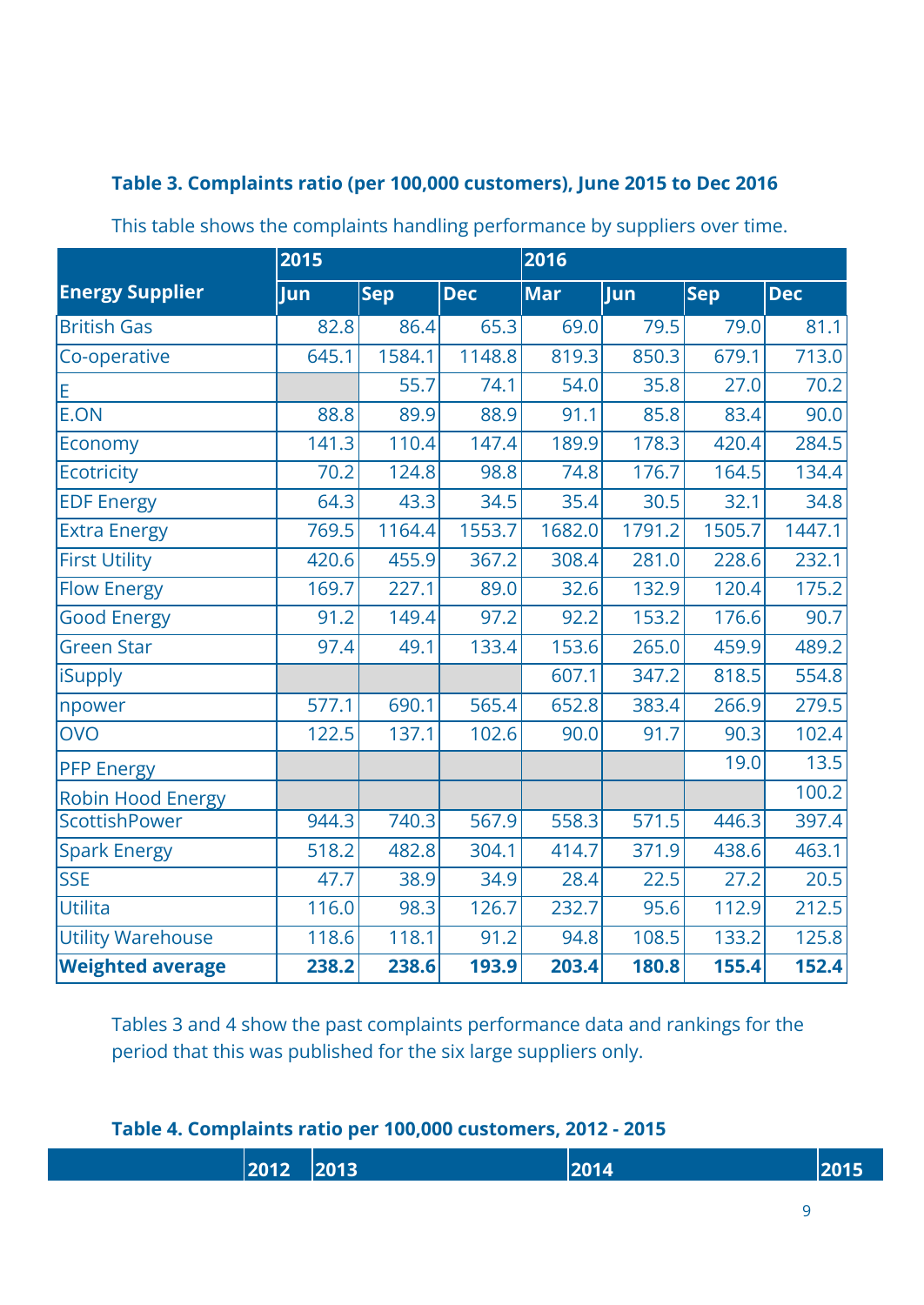| <b>Supplier</b>              | <b>Dec</b> | <b>Mar</b> | $ $ Jun $ $ | Sep   | Dec   | Mar  | un                | $ \mathsf{Sep} $  | <b>Dec</b>                       | <b>Mar</b> |
|------------------------------|------------|------------|-------------|-------|-------|------|-------------------|-------------------|----------------------------------|------------|
| <b>British Gas</b>           | 43.5       | 53.0       | 55.5        | 55.0  | 43.5  | 75.4 | 81.4              | 97.3              | 72.3                             | 83.9       |
| <b>E.ON</b>                  | 47.6       | 52.3       | 59.9        | 61.8  | 47.6  | 83.6 | 79.2l             | 99.2              | 108.2                            | 101.1      |
| <b>EDF</b> Energy            | 92.6       | 75.5       | 75.5        | 74.2  | 92.6  | 84.5 |                   | 82.7   110.4      | 75.1                             | 76.8       |
| <i><u><b>Inpower</b></u></i> | 97.3       | 141.9      | 202.5       | 253.1 | 103.1 |      |                   | 664.8 647.7 719.4 | 599.0                            | 675.4      |
| <b>SSE</b>                   | 24.4       | 29.3       | 38.3        | 32.3  | 24.4  | 38.7 | 33.7 <sup>1</sup> | 45.7              | 44.5                             | 55.1       |
| ScottishPower                | 38.3       | 36.8       | 41.0        | 46.2  | 38.3  |      |                   |                   | 197.7 256.0 744.8 1,163.0 1154.6 |            |
| <b>AII</b>                   | 52.9       | 61.1       | 72.8        | 78.4  | 53.3  |      |                   | 153.9 159.0 236.7 | 258.0                            | 271.1      |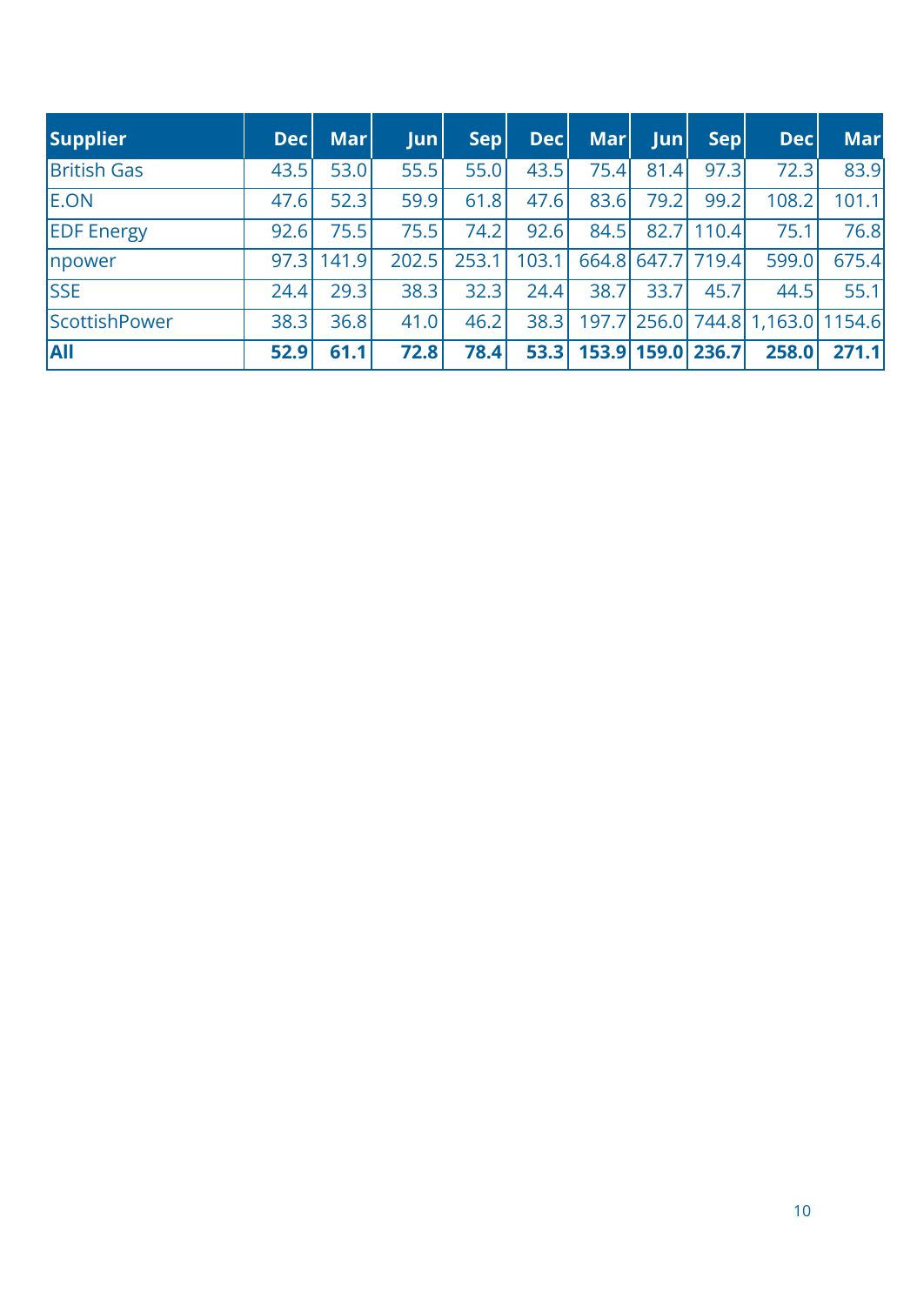# **Table 5. Supplier rankings, 2012 - 2015**

<span id="page-11-0"></span>

| <b>Ranking</b>               | 2012 2013  |            |            |     |            | 2014       |    |            |            | 2015           |
|------------------------------|------------|------------|------------|-----|------------|------------|----|------------|------------|----------------|
| <b>Supplier</b>              | <b>Dec</b> | <b>Mar</b> | $J$ un $ $ | Sep | <b>Dec</b> | <b>Mar</b> | un | <b>Sep</b> | <b>Dec</b> | <b>Mar</b>     |
| <b>British Gas</b>           |            |            | 3          | 3   |            |            | 3  |            |            | $\overline{3}$ |
| <b>E.ON</b>                  |            |            | 4          |     |            |            |    |            |            | $\overline{4}$ |
| <b>EDF</b> Energy            |            |            | с          |     |            |            |    |            |            | $\overline{2}$ |
| <i><u><b>Inpower</b></u></i> |            |            | հ          | 6   |            |            | ь  |            |            | 5              |
| <b>SSE</b>                   |            |            |            |     |            |            |    |            |            |                |
| ScottishPower                |            |            |            |     |            |            |    |            |            | 6              |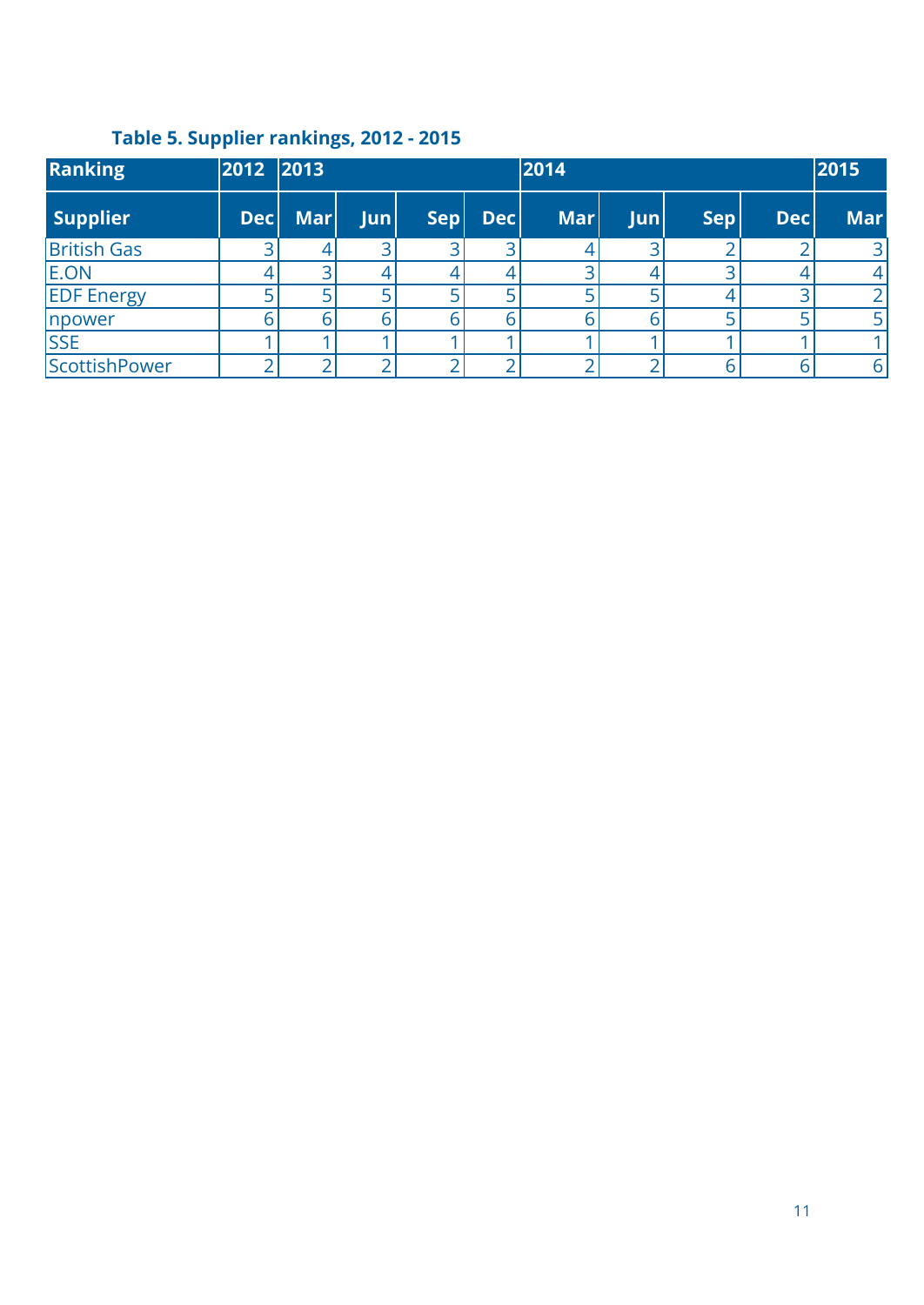# **Complaints handling league table**

These are the complaints handling league tables, as published quarterly between April 2015 and September 2016. These tables will not be updated in future.

<span id="page-12-0"></span>

|  | Table 6. Complaints handling league table, July to September 2016 |  |  |
|--|-------------------------------------------------------------------|--|--|
|  |                                                                   |  |  |

<span id="page-12-1"></span>

|                | <b>Rank Supplier</b>          | <b>Ratio</b>    | <b>Previous</b><br>Quarter<br>Rank (Q2) | Quarter<br><b>Ratio</b><br>(Q2) | <b>Previous Movement</b><br>since<br>previous<br>quarter<br>(Q2) | <b>Change in</b><br><b>Ratio since</b><br>previous<br>quarter (Q2) |
|----------------|-------------------------------|-----------------|-----------------------------------------|---------------------------------|------------------------------------------------------------------|--------------------------------------------------------------------|
|                | 1   PFP Energy                | 19              |                                         |                                 |                                                                  | <b>NEW</b><br><b>ENTRANT</b>                                       |
| $\overline{2}$ | E (Gas and<br>Electricity)    | 27              | 3                                       | 35.8                            | ▲                                                                | $-9$                                                               |
|                | $3$ SSE                       | 27.2            | 1                                       | 22.5                            |                                                                  | 5                                                                  |
|                | $4$ EDF                       | 32.1            | $\overline{2}$                          | 30.5                            |                                                                  | $\overline{2}$                                                     |
|                | 5 British Gas                 | $\overline{79}$ | 4                                       | 79.5                            | $\blacktriangledown$                                             | $-1$                                                               |
|                | 6 E.on Energy                 | 83.4            | $\overline{5}$                          | 79.5                            | $\blacktriangledown$                                             | $\overline{-2}$                                                    |
|                | 7 OVO Energy                  | 90.3            | $\overline{6}$                          | 90.3                            | V                                                                | $-1$                                                               |
|                | 8 Utilita                     | 112.9           | $\overline{7}$                          | 95.6                            | V                                                                | 17                                                                 |
|                | 9 Flow Energy                 | 120.4           | $\overline{10}$                         | 132.9                           |                                                                  | $-12$                                                              |
| 10             | <b>Utility</b><br>Warehouse   | 133.2           | 8                                       | 108.5                           | ▼                                                                | 25                                                                 |
|                | 11 Ecotricity                 | 164.5           | 12                                      | 176.7                           | Δ                                                                | $-12$                                                              |
|                | 12 Good Energy                | 176.6           | 11                                      | 153.2                           | $\blacktriangledown$                                             | 23                                                                 |
|                | 13 GB Energy                  | 198.5           | 9                                       | 125.4                           | V                                                                | 73                                                                 |
|                | 14 First Utility              | 228.6           | 15                                      | 281                             | $\blacktriangle$                                                 | $-52$                                                              |
|                | 15 npower                     | 266.9           | 15                                      | 383.4                           | Δ                                                                | $-116$                                                             |
|                | 16 Economy Energy             | 420.4           | 13                                      | 178.3                           | $\blacktriangledown$                                             | 242                                                                |
|                | 17 Spark Energy               | 438.6           | 17                                      | 371.9                           | $\blacklozenge$                                                  | 67                                                                 |
|                | 18 Scottish Power             | 446.3           | 19                                      | 571.5                           | $\blacktriangle$                                                 | $-125$                                                             |
| 19             | <b>Green Star</b><br>Energy   | 459.9           | 14                                      | 265                             | V                                                                | 195                                                                |
| 20             | Co-Operative<br><b>Energy</b> | 679.1           | 20                                      | 850.3                           | $\blacklozenge$                                                  | $-171$                                                             |
|                | 21 <i>iSupply</i>             | 818.5           | 16                                      | 347.2                           | $\blacktriangledown$                                             | 471                                                                |
|                | 22 Extra Energy               | 1505.7          | 21                                      | 1791.2                          | $\blacktriangledown$                                             | $-285$                                                             |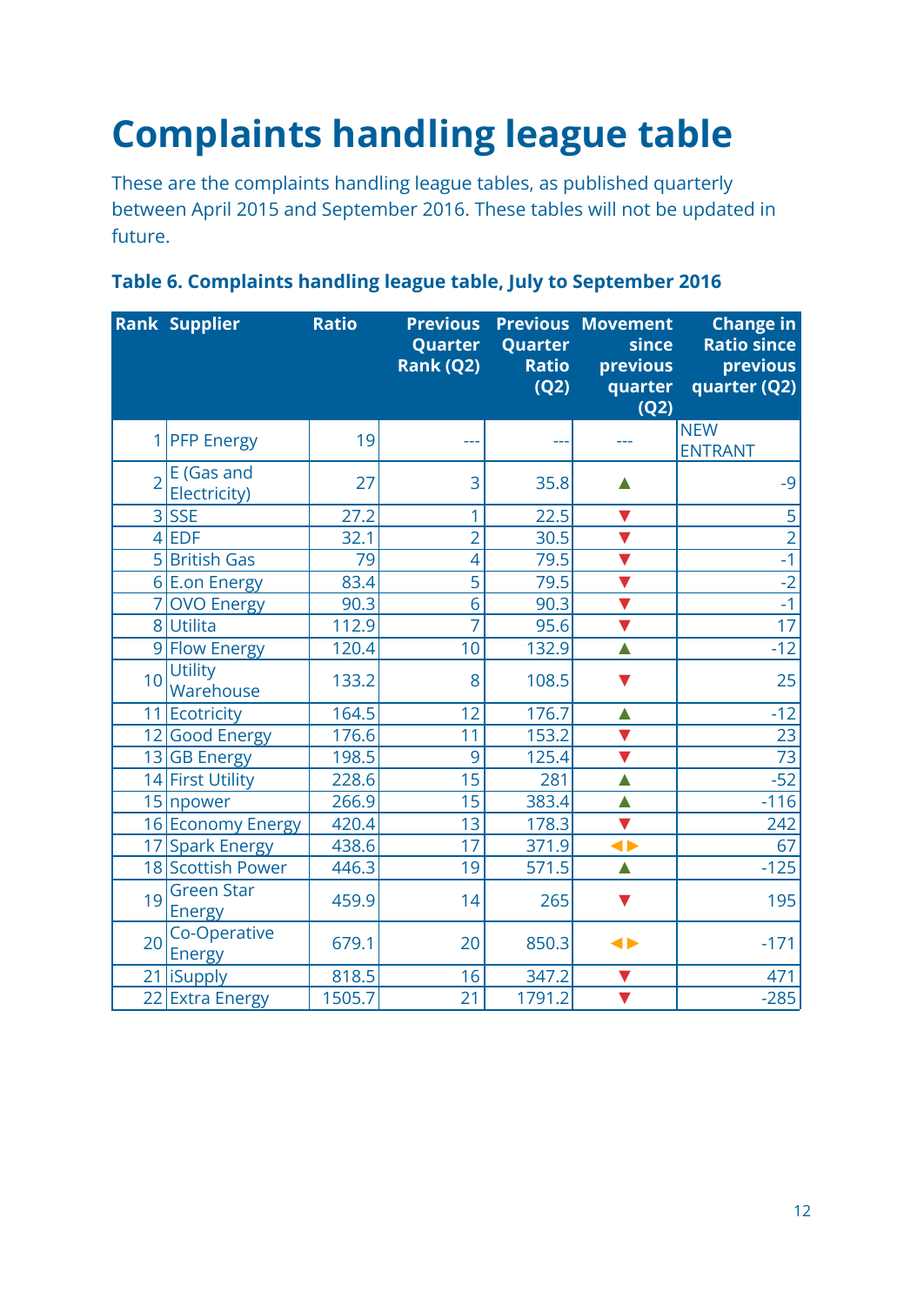<span id="page-13-0"></span>

|                | <b>Rank Supplier</b>       | <b>Complaints ratio</b> | <b>Ratio (previous</b><br>quarter) |
|----------------|----------------------------|-------------------------|------------------------------------|
| 1              | <b>SSE</b>                 | 22.5                    | 28.4                               |
| $\overline{2}$ | <b>EDF Energy</b>          | 30.5                    | 35.4                               |
| 3              | E (Gas and Electricity)    | 35.8                    | 54.0                               |
| 4              | <b>British Gas</b>         | 79.5                    | 69.0                               |
| 5              | E.ON                       | 85.8                    | 91.1                               |
| 6              | <b>Ovo Energy</b>          | 91.7                    | 90.0                               |
| $\overline{7}$ | Utilita                    | 95.6                    | 232.7                              |
| 8              | <b>Utility Warehouse</b>   | 108.5                   | 94.8                               |
| 9              | <b>GB Energy</b>           | 125.4                   | N/A                                |
| 10             | <b>Flow Energy</b>         | 132.9                   | 32.6                               |
| 11             | <b>Good Energy</b>         | 153.2                   | 92.2                               |
| 12             | Ecotricity                 | 176.7                   | 74.8                               |
| 13             | <b>Economy Energy</b>      | 178.3                   | 189.9                              |
| 14             | <b>Green Star Energy</b>   | 265.0                   | 153.6                              |
| 15             | <b>First Utility</b>       | 281.0                   | 308.4                              |
|                | 16   iSupply               | 347.2                   | 607.1                              |
| 17             | <b>Spark Energy</b>        | 371.9                   | 414.7                              |
| 18             | npower                     | 383.4                   | 652.8                              |
| 19             | <b>Scottish Power</b>      | 571.5                   | 558.3                              |
| 20             | <b>Co-Operative Energy</b> | 850.3                   | 819.3                              |
| 21             | <b>Extra Energy</b>        | 1791.2                  | 1,682.0                            |

# **Table 7. Complaints handling league table, April to June 2016**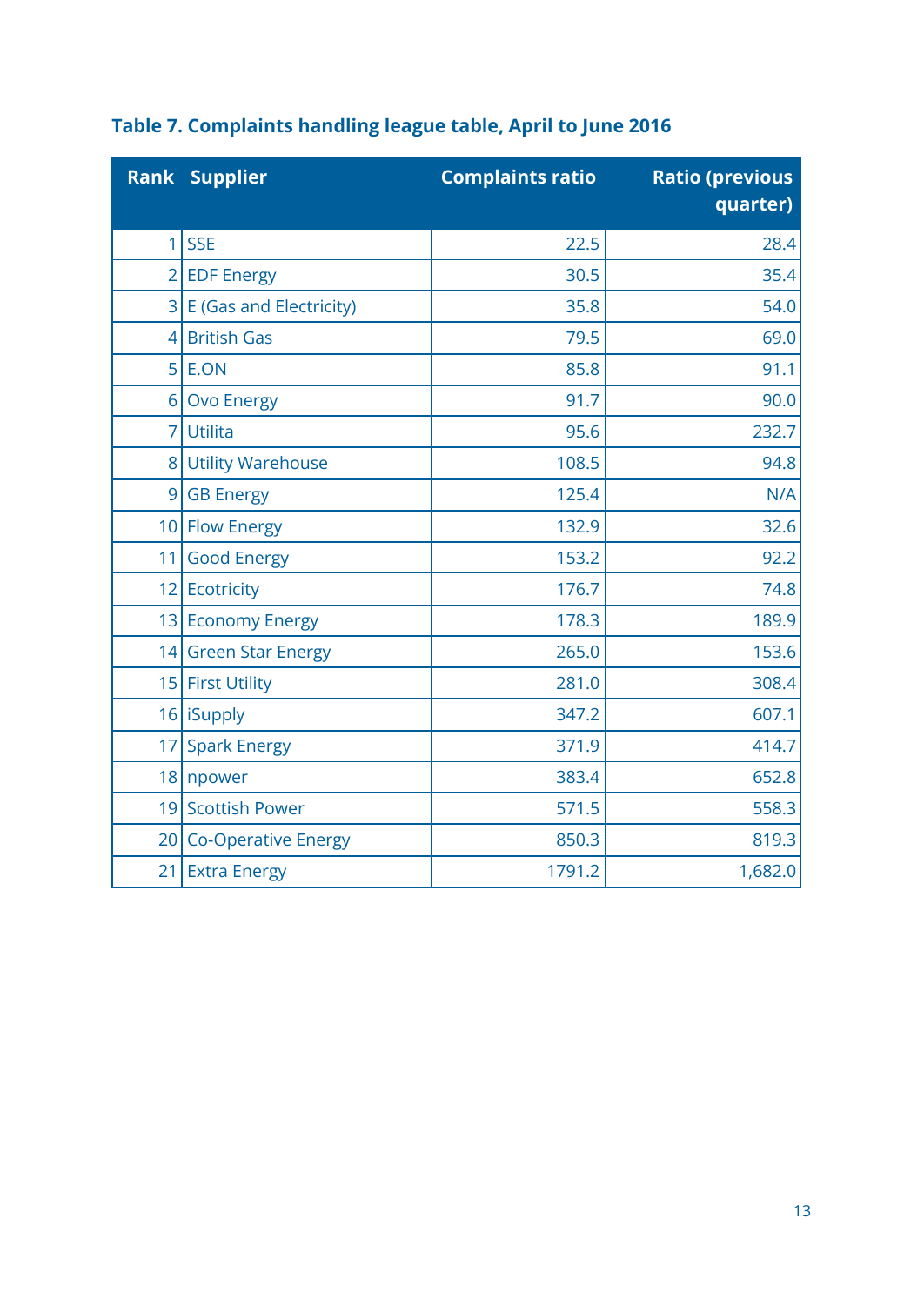|   | <b>Rank Supplier</b>             | Ratio | <b>Movement</b><br>since Oct -<br><b>Dec 2015</b> | <b>Previous</b><br>ratio (Oct -<br>Dec 2015) | <b>Previous rank</b><br>(Oct - Dec<br>2015) |
|---|----------------------------------|-------|---------------------------------------------------|----------------------------------------------|---------------------------------------------|
| 1 | <b>SSE</b>                       | 28.4  | Δ                                                 | 34.9                                         | $\overline{2}$                              |
|   | 2 Flow Energy                    | 32.6  |                                                   | 89.0                                         | 6                                           |
|   | 3 EDF Energy                     | 35.4  | V                                                 | 34.5                                         | 1                                           |
|   | 4 E (Gas and<br>Electricity)     | 54.0  |                                                   | 74.1                                         | 4                                           |
|   | 5 British Gas                    | 69.0  | $\blacktriangledown$                              | 65.3                                         | 3                                           |
|   | 6 Ecotricity                     | 74.8  |                                                   | 98.8                                         | 9                                           |
|   | 7 OVO Energy                     | 90.0  | Δ                                                 | 102.6                                        | 10                                          |
|   | 8E.ON                            | 91.1  | $\blacktriangledown$                              | 88.9                                         | 5                                           |
|   | 9 Good Energy                    | 92.2  | $\blacktriangledown$                              | 97.2                                         | 8                                           |
|   | 10 Utility Warehouse             | 94.8  | $\blacktriangledown$                              | 91.2                                         | $\overline{7}$                              |
|   | 11 Green Star Energy             | 153.6 | Δ                                                 | 133.4                                        | 12                                          |
|   | 12 Economy Energy                | 189.9 | $\blacktriangle$                                  | 147.4                                        | 13                                          |
|   | 13 Utilita                       | 232.7 | $\blacktriangledown$                              | 126.7                                        | 11                                          |
|   | 14 First Utility                 | 308.4 | $\blacktriangle$                                  | 367.2                                        | 15                                          |
|   | 15 Spark Energy                  | 414.7 | $\blacktriangledown$                              | 304.1                                        | 14                                          |
|   | 16 Scottish Power                | 558.3 | $\blacktriangle$                                  | 567.9                                        | 17                                          |
|   | 17 iSupply                       | 607.1 | 44                                                |                                              |                                             |
|   | 18 npower                        | 652.8 | $\blacktriangledown$                              | 565.4                                        | 16                                          |
|   | 19 Co-Operative<br><b>Energy</b> | 819.3 | V                                                 | 1148.8                                       | 18                                          |
|   | 20 Extra Energy                  | 1682  |                                                   | 1553.7                                       | 19                                          |

# **Table 8. Complaints handling league table, January to March 2016**

## **Table 9. Complaints handling league table, October to December 2015**

| <b>Rank Supplier</b> |               | <b>Ratio</b> | <b>Previous ratio</b><br>(July - September 2015) |
|----------------------|---------------|--------------|--------------------------------------------------|
|                      | 1 EDF Energy  | 34.5         | 43.3                                             |
|                      | 2 SSE         | 34.9         | 38.7                                             |
|                      | 3 British Gas | 65.3         | 86.4                                             |
|                      |               | 74.1         | 55.7                                             |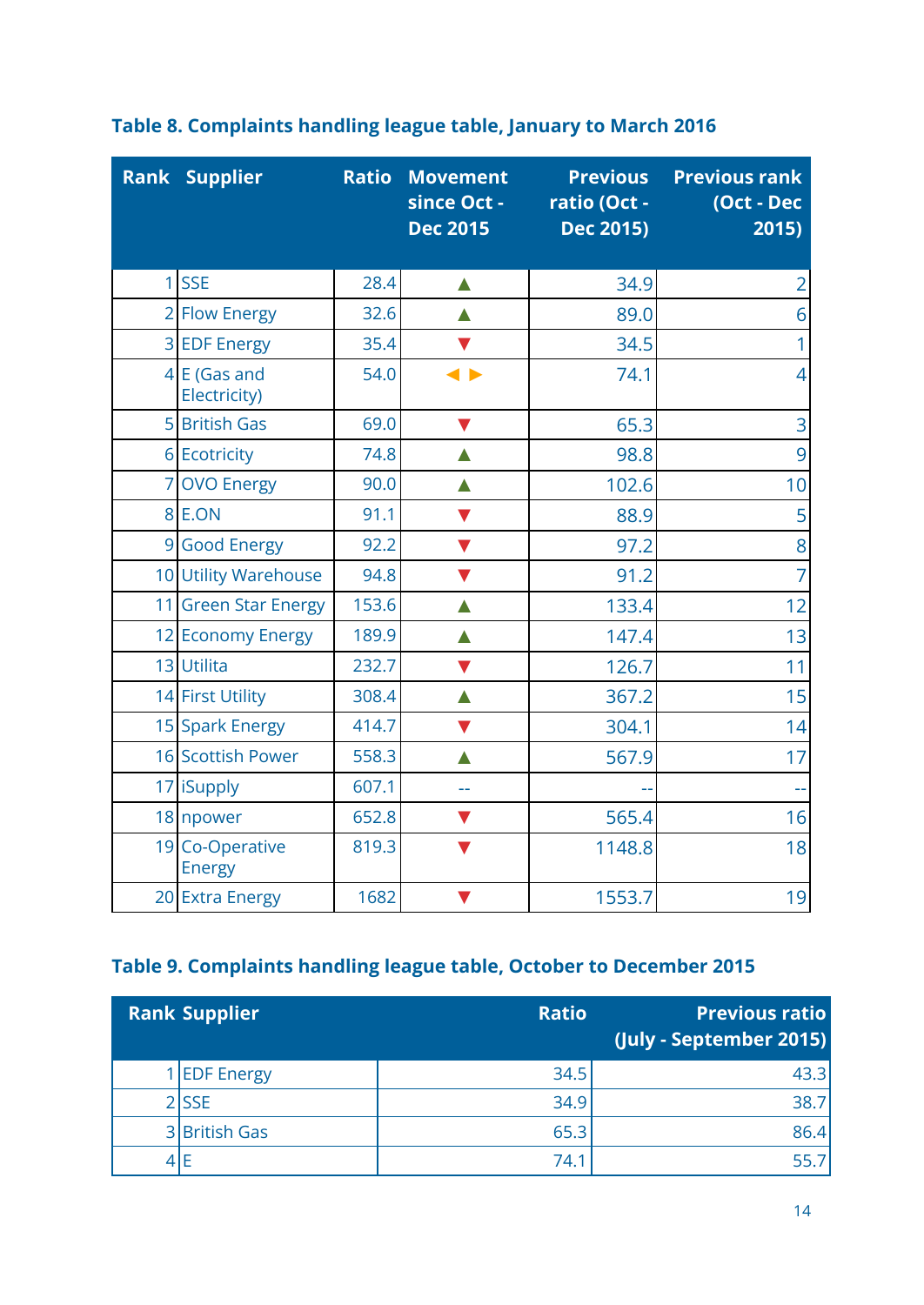|    | 5 E.ON                 | 88.9   | 89.9   |
|----|------------------------|--------|--------|
|    | 6 Flow Energy          | 89     | 227.1  |
|    | 7 Utility Warehouse    | 91.2   | 118.1  |
|    | 8 Good Energy          | 97.2   | 149.4  |
|    | 9 Ecotricity           | 98.8   | 124.8  |
|    | 10 OVO Energy          | 102.6  | 137.1  |
| 11 | Utilita                | 126.7  | 98.3   |
|    | 12 Green Star Energy   | 133.4  | 49.1   |
|    | 13 Economy Energy      | 147.4  | 110.4  |
|    | 14 Spark Energy        | 304.1  | 482.8  |
|    | 15 First Utility       | 367.2  | 455.9  |
|    | 16 npower              | 565.4  | 690.1  |
|    | 17 Scottish Power      | 567.9  | 740.3  |
|    | 18 Co-Operative Energy | 1148.8 | 1584.1 |
|    | 19 Extra Energy        | 1553.7 | 1164.4 |

# **Table 10. Complaints handling league table, July to September 2015**

|                | <b>Rank Supplier</b>     | Ratio | <b>Movement</b><br>since April -<br><b>June 2015</b> | <b>Previous rank</b><br>(April - June<br>2015) |
|----------------|--------------------------|-------|------------------------------------------------------|------------------------------------------------|
| 1              | <b>SSE</b>               | 38.9  | $\blacklozenge$                                      |                                                |
| 2              | <b>EDF Energy</b>        | 43.3  | ◀ ▶                                                  | $\overline{2}$                                 |
| 3              | <b>Green Star Energy</b> | 49.1  |                                                      | $\overline{7}$                                 |
| 4 <sup>1</sup> | E (Gas and Electricity)  | 55.7  |                                                      |                                                |
| 5              | <b>British Gas</b>       | 86.4  |                                                      | 4                                              |
|                | $6$ E.ON                 | 89.9  |                                                      | 5                                              |
| 7              | Utilita                  | 98.3  |                                                      | 8                                              |
| 8 <sup>1</sup> | <b>Economy Energy</b>    | 110.4 |                                                      | 11                                             |
| 9              | <b>Utility Warehouse</b> | 118.1 | $\blacklozenge$                                      | 9                                              |
|                | 10 Ecotricity            | 124.8 |                                                      | 3                                              |
| 11             | <b>OVO Energy</b>        | 137.1 |                                                      | 10                                             |
| 12             | <b>Good Energy</b>       | 149.4 |                                                      | 6                                              |
| 13             | <b>Flow Energy</b>       | 227.1 |                                                      | 12                                             |
|                | 14 First Utility         | 455.9 |                                                      | 13                                             |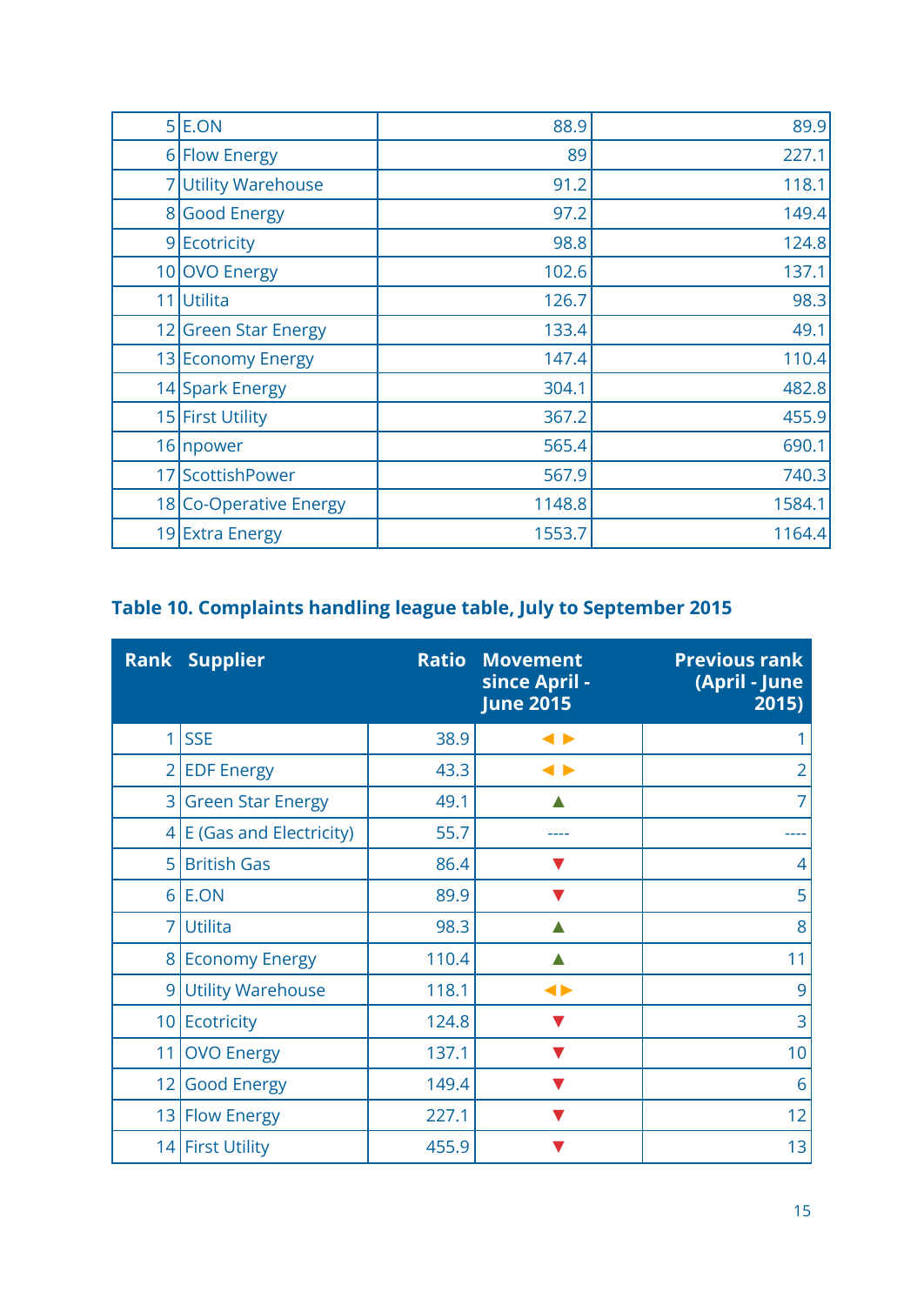| 15 Spark Energy        | 482.8  |  |
|------------------------|--------|--|
| 16   npower            | 690.1  |  |
| 17 Scottish Power      | 740.3  |  |
| 18 Extra Energy        | 1164.4 |  |
| 19 Co-Operative Energy | 1584.1 |  |

# <span id="page-16-0"></span>**Table 11. Complaints handling league table, April to June 2015**

|                | <b>Rank Supplier</b>       | <b>Ratio</b> |
|----------------|----------------------------|--------------|
| 1              | <b>SSE</b>                 | 47.7         |
| $\overline{2}$ | <b>EDF</b>                 | 64.3         |
| 3              | Ecotricity                 | 70.2         |
| $\overline{4}$ | <b>British Gas</b>         | 82.8         |
| 5 <sup>1</sup> | E.ON                       | 88.8         |
| 6              | <b>Good Energy</b>         | 91.2         |
| $\overline{7}$ | <b>Green Star</b>          | 97.4         |
|                | 8 Utilita                  | 116.0        |
| 9              | <b>Utility Warehouse</b>   | 118.6        |
| 10             | <b>OVO</b>                 | 122.5        |
| 11             | Economy                    | 141.3        |
| 12             | <b>Flow Energy</b>         | 169.7        |
|                | 13 First Utility           | 420.6        |
|                | $14$ Spark                 | 518.2        |
| 15             | npower                     | 577.1        |
| 16             | <b>Co-operative Energy</b> | 645.1        |
| 17             | <b>Extra Energy</b>        | 769.5        |
| 18             | ScottishPower              | 944.3        |